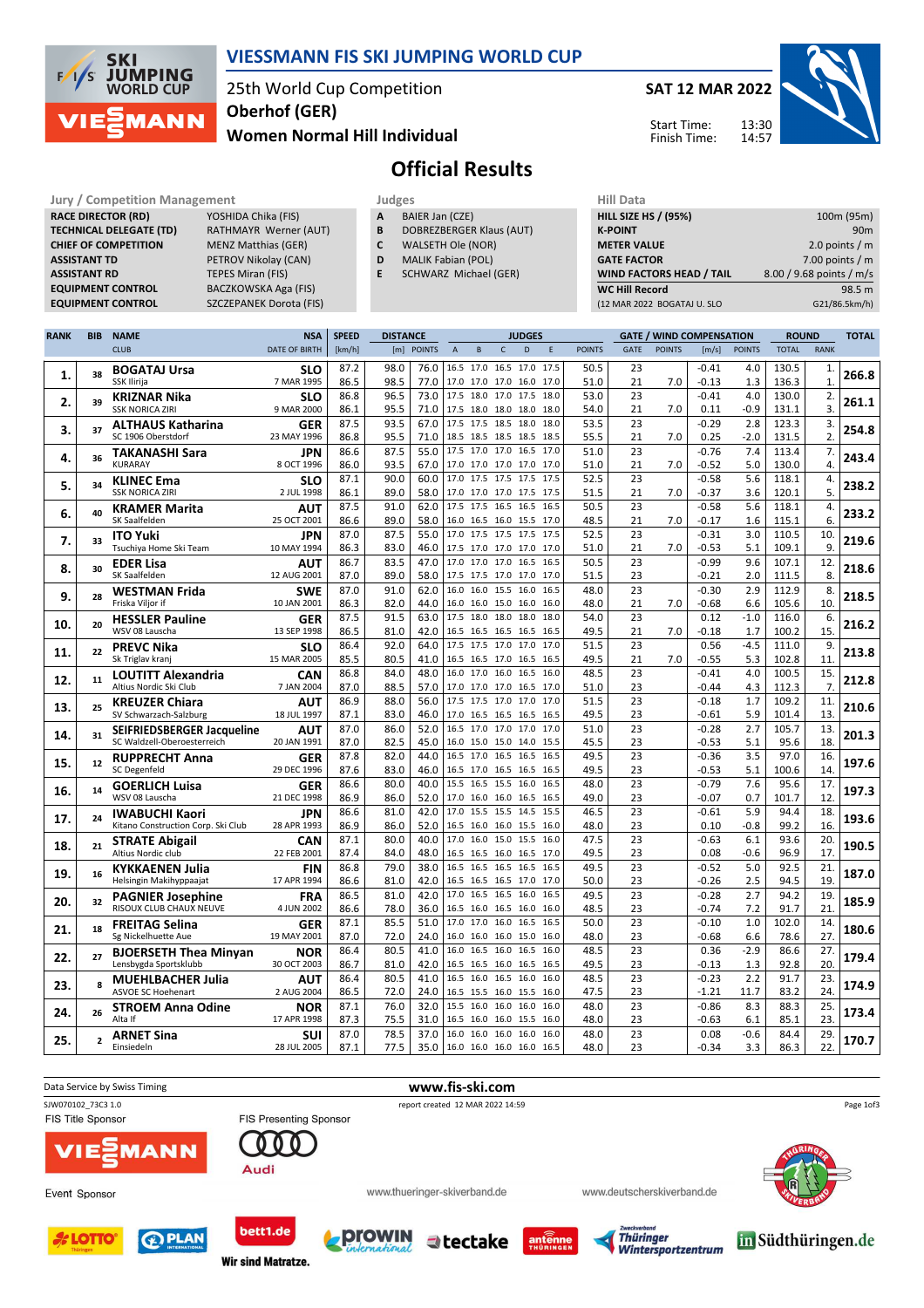

#### VIESSMANN FIS SKI JUMPING WORLD CUP

25th World Cup Competition Oberhof (GER)

Women Normal Hill Individual

SAT 12 MAR 2022

Start Time: Finish Time:



Official Results

| <b>RANK</b> | <b>BIB</b> | <b>NAME</b>                                                     | <b>NSA</b>                | <b>SPEED</b> | <b>DISTANCE</b> |              |      | <b>JUDGES</b>                                   |  |    |                          |               | <b>GATE / WIND COMPENSATION</b> |               |                    |               | <b>ROUND</b> |             | <b>TOTAL</b> |
|-------------|------------|-----------------------------------------------------------------|---------------------------|--------------|-----------------|--------------|------|-------------------------------------------------|--|----|--------------------------|---------------|---------------------------------|---------------|--------------------|---------------|--------------|-------------|--------------|
|             |            | <b>CLUB</b>                                                     | <b>DATE OF BIRTH</b>      | [km/h]       |                 | [m] POINTS   |      |                                                 |  | D. |                          | <b>POINTS</b> | <b>GATE</b>                     | <b>POINTS</b> | [m/s]              | <b>POINTS</b> | <b>TOTAL</b> | <b>RANK</b> |              |
| 26.         |            | <b>MALSINER Jessica</b><br><b>GRUPPO SCIATORI FIAMME GIALLE</b> | <b>ITA</b><br>23 SEP 2002 | 86.7<br>87.1 | 81.0<br>75.0    | 42.0<br>30.0 |      | 16.0 16.0 15.5 16.0 16.0                        |  |    | 16.5 16.5 16.0 16.5 16.0 | 49.0<br>48.0  | 23<br>23                        |               | 0.53<br>$-0.36$    | $-4.2$<br>3.5 | 86.8<br>81.5 | 26.<br>26.  | 168.3        |
| 27.         |            | <b>CLAIR Julia</b>                                              | <b>FRA</b>                | 86.4         | 74.5            | 29.0         |      | 16.5 16.0 16.5 16.0                             |  |    | 16.5                     | 49.0          | 23                              |               | $-0.70$            | 6.8           | 84.8         | 28.         | 167.3        |
|             |            | Xonrupt                                                         | 20 MAR 1994               | 86.4         | 76.5            | 33.0         |      | 16.5 16.0 15.5 15.5                             |  |    | 16.0                     | 47.5          | 23                              |               | $-0.21$            | 2.0           | 82.5         | 25.         |              |
| 28.         |            | <b>SEYFARTH Juliane</b><br>WSC 07 Ruhla                         | <b>GER</b><br>19 FEB 1990 | 86.5<br>86.3 | 82.0<br>71.0    | 44.0<br>22.0 |      | 17.0 16.5 16.5 16.5<br>16.0 16.0 16.0 15.5 16.0 |  |    | 16.5                     | 49.5<br>48.0  | 23<br>23                        |               | 0.17<br>$-0.34$    | $-1.4$<br>3.3 | 92.1<br>73.3 | 22.<br>28.  | 165.4        |
| 29.         |            | <b>IWASA Haruka</b><br>Obayashigumi Ski Team                    | <b>JPN</b><br>12 APR 1996 | 87.2<br>86.7 | 79.5<br>67.0    | 39.0<br>14.0 | 16.0 | 16.0 16.0 15.5 16.0<br>16.0 15.0 15.0 14.5 15.5 |  |    |                          | 48.0<br>45.5  | 23<br>23                        |               | $-0.34$<br>$-0.52$ | 3.3<br>5.0    | 90.3<br>64.5 | 24.<br>30.  | 154.8        |
| 30.         |            | <b>MOHARITSCH Vanessa</b>                                       | <b>AUT</b>                | 86.9         | 79.0            | 38.0         | 16.0 | 16.0 15.5 15.5                                  |  |    | 16.0                     | 47.5          | 23                              |               | 0.43               | $-3.4$        | 82.1         | 30.         | 151.8        |
|             |            | Sc Hoehenhart                                                   | 16 OCT 2002               | 87.0         | 68.0            | 16.0         |      | 16.0 15.5 15.5 15.0 15.5                        |  |    |                          | 46.5          | 23                              |               | $-0.74$            | 7.2           | 69.7         | 29.         |              |

|                   | not qualified for final round |                                                              |                           |      |      |      |                          |  |  |      |    |         |        |      |     |      |
|-------------------|-------------------------------|--------------------------------------------------------------|---------------------------|------|------|------|--------------------------|--|--|------|----|---------|--------|------|-----|------|
| 31.               | 29                            | ROGELJ Spela<br>SSK Ilirija                                  | <b>SLO</b><br>8 NOV 1994  | 86.7 | 70.0 | 20.0 | 15.0 14.5 14.5 14.0 15.0 |  |  | 44.0 | 23 | $-1.00$ | 9.7    | 73.7 | 31. | 73.7 |
| 32.               |                               | TWARDOSZ Anna<br><b>AZS AWF Katowice</b>                     | <b>POL</b><br>12 APR 2001 | 86.1 | 71.5 | 23.0 | 16.0 16.0 15.5 15.5 16.0 |  |  | 47.5 | 23 | $-0.23$ | 2.2    | 72.7 | 32. | 72.7 |
| 33.               | 35                            | <b>OPSETH Silje</b><br>IL Holevaeringen                      | <b>NOR</b><br>28 APR 1999 | 87.4 | 68.5 | 17.0 | 15.5 15.5 16.0 15.5 16.0 |  |  | 47.0 | 23 | $-0.85$ | 8.2    | 72.2 | 33. | 72.2 |
| 34.               | 13                            | <b>MALSINER Lara</b><br><b>GRUPPO SCIATORI FIAMME GIALLE</b> | <b>ITA</b><br>14 APR 2000 | 87.0 | 67.5 | 15.0 | 16.5 15.5 15.5 15.0 15.5 |  |  | 46.5 | 23 | $-0.95$ | 9.2    | 70.7 | 34. | 70.7 |
| 35.               | 10                            | <b>RAUTIONAHO Jenny</b><br>Ounasyaara Ski club               | <b>FIN</b><br>26 JUL 1996 | 86.3 | 68.0 | 16.0 | 16.0 15.5 16.0 15.0 15.5 |  |  | 47.0 | 23 | $-0.04$ | 0.4    | 63.4 | 35. | 63.4 |
| 36.               |                               | <b>AMBROSI Martina</b><br>U.S. DOLOMITICA A.S.D.             | <b>ITA</b><br>7 APR 2001  | 85.8 | 68.5 | 17.0 | 14.0 15.5 15.0 15.5 15.5 |  |  | 46.0 | 23 | 0.06    | $-0.5$ | 62.5 | 36. | 62.5 |
| 37.               | 15                            | <b>INDRACKOVA Karolina</b><br><b>JKL Desna-DUKLA</b>         | <b>CZE</b><br>26 AUG 1997 | 86.3 | 67.0 | 14.0 | 16.0 15.5 15.5 15.5 15.5 |  |  | 46.5 | 23 | 0.03    | $-0.2$ | 60.3 | 37. | 60.3 |
| 38.               | 23                            | <b>BRECL Jerneja</b><br>SSK Mislinja                         | <b>SLO</b><br>9 AUG 2001  | 86.6 | 68.5 | 17.0 | 15.0 14.0 14.0 13.5 14.0 |  |  | 42.0 | 23 | 0.02    | $-0.2$ | 58.8 | 38. | 58.8 |
| 39.               |                               | <b>PYLYPCHUK Tetiana</b><br>COP of Winter Sports             | <b>UKR</b><br>10 FEB 2004 | 86.7 | 60.0 | 0.0  | 14.5 14.0 13.5 13.5 13.5 |  |  | 41.0 | 23 | $-0.33$ | 3.2    | 44.2 | 39. | 44.2 |
|                   |                               |                                                              |                           |      |      |      |                          |  |  |      |    |         |        |      |     |      |
| الممثلا المريسمات |                               |                                                              |                           |      |      |      |                          |  |  |      |    |         |        |      |     |      |

#### Disqualified

4 INDRACKOVA Anezka<br>
CZE SCE 1.2.1.1

SCE 1.2.1.1 : SKI LENGTH